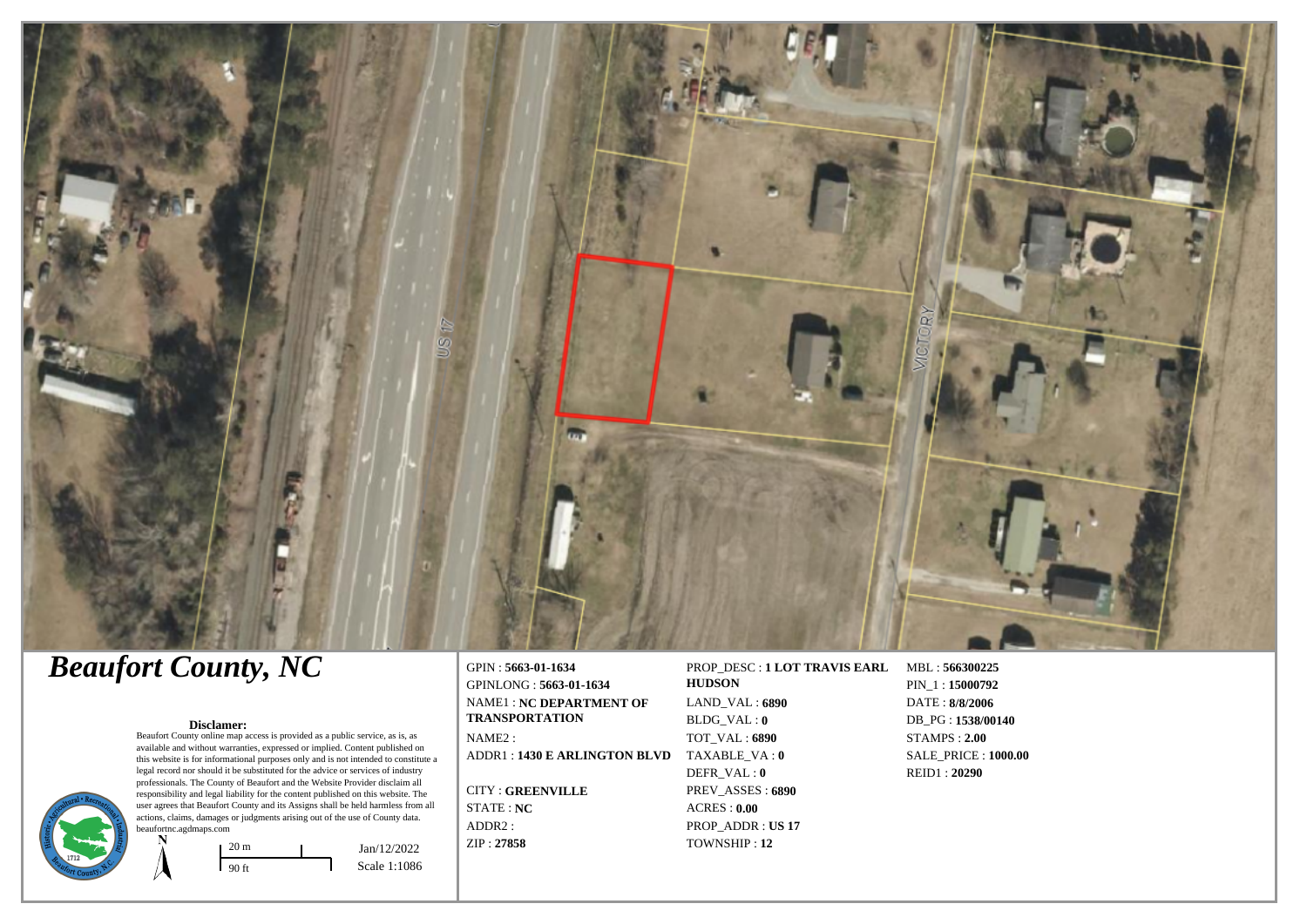# **Property Summary**

**Tax Year: 2022**

| <b>REID</b>    | 20290          | <b>PIN</b>         | 5663-01-1634      | <b>Property Owner</b>  | NC DEPARTMENT OF<br><b>TRANSPORTATION</b> |
|----------------|----------------|--------------------|-------------------|------------------------|-------------------------------------------|
| Location       | 0 <sup>U</sup> | <b>Property</b>    | 1 LOT TRAVIS EARL | <b>Owner's Mailing</b> | 1430 E ARLINGTON BLVD                     |
| <b>Address</b> |                | <b>Description</b> | <b>HUDSON</b>     | <b>Address</b>         | <b>GREENVILLE NC 27858</b>                |

| <b>Administrative Data</b>             |                                   |  |  |  |  |  |
|----------------------------------------|-----------------------------------|--|--|--|--|--|
| Plat Book & Page                       |                                   |  |  |  |  |  |
| Old Map #                              | <b>NONE</b>                       |  |  |  |  |  |
| <b>Market Area</b>                     | FEST                              |  |  |  |  |  |
| <b>Township</b>                        | Chocowinity<br>Township           |  |  |  |  |  |
| <b>Planning</b><br><b>Jurisdiction</b> | <b>BEAUFORT</b>                   |  |  |  |  |  |
| City                                   |                                   |  |  |  |  |  |
| <b>Fire District</b>                   | <b>CHOCOWINITY</b><br><b>FIRF</b> |  |  |  |  |  |
| <b>Spec District</b>                   | <b>RES 12</b>                     |  |  |  |  |  |
| <b>Land Class</b>                      | <b>EXEMPT VALUE</b>               |  |  |  |  |  |
| <b>History REID 1</b>                  |                                   |  |  |  |  |  |
| <b>History REID 2</b>                  |                                   |  |  |  |  |  |
| Acreage                                | 0                                 |  |  |  |  |  |
| <b>Permit Date</b>                     |                                   |  |  |  |  |  |
| Permit#                                |                                   |  |  |  |  |  |

| <b>Transfer Information</b> |          |
|-----------------------------|----------|
| <b>Deed Date</b>            | 8/8/2006 |
| Deed Book                   | 001538   |
| Deed Page                   | 00140    |
| <b>Revenue Stamps</b>       | \$2      |
| <b>Package Sale Date</b>    |          |
| <b>Package Sale Price</b>   |          |
| <b>Land Sale Date</b>       | 8/8/2006 |
| <b>Land Sale Price</b>      | \$1,000  |

| <b>Improvement Summary</b> |   |
|----------------------------|---|
| <b>Total Buildings</b>     | 0 |
| Total Units                | 0 |
| <b>Total Living Area</b>   | 0 |
| Total Gross Leasable Area  | O |

| \$6,890 |
|---------|
|         |
|         |
| \$6,890 |
| \$6,890 |
| \$6,890 |
| Other   |
|         |
|         |
|         |
|         |
|         |

**Photograph**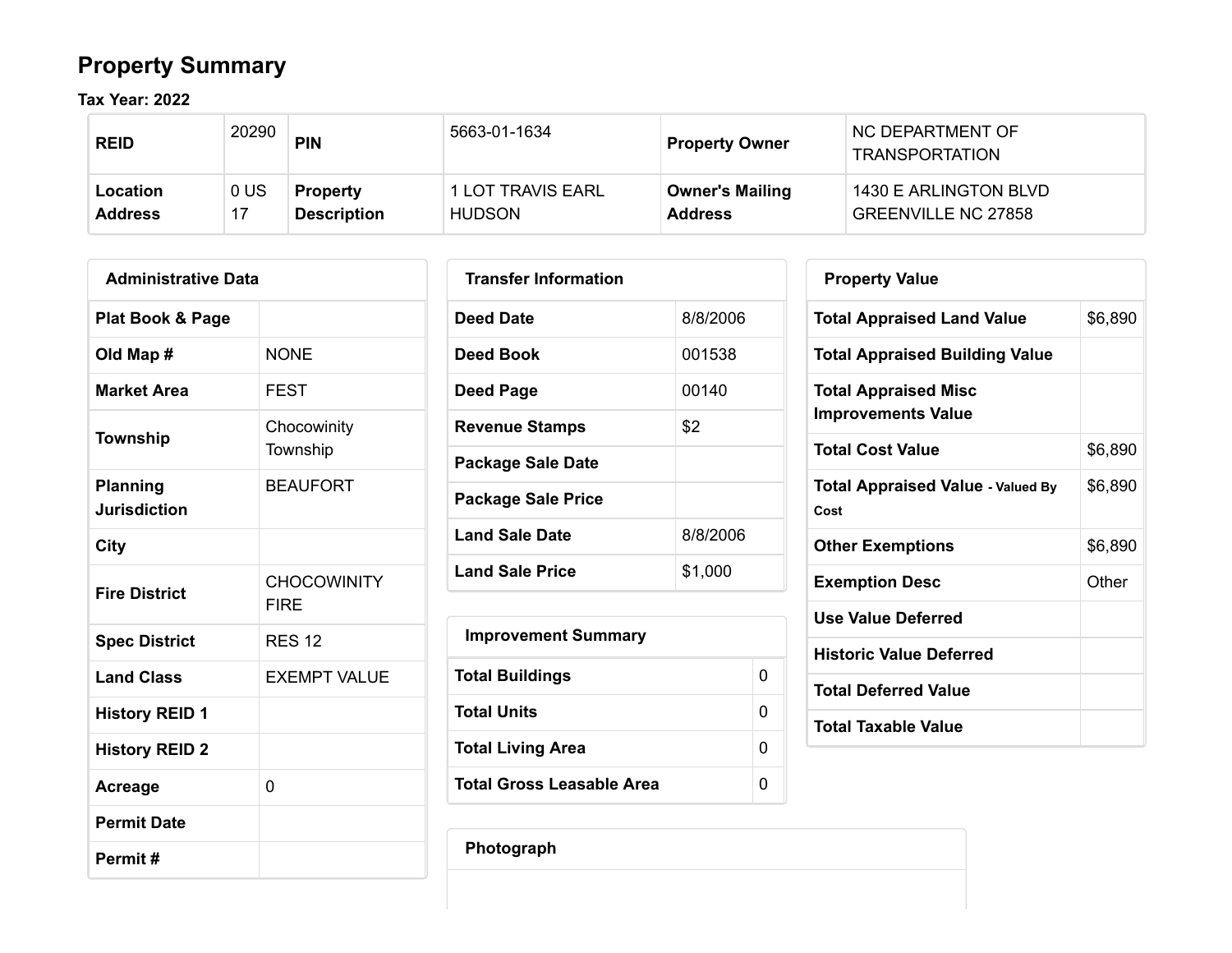

### **Building Summary**

# **Misc Improvements Summary**

| Card | <b>Unit</b><br>Quantity                        | Measure Type |  | <b>Base</b><br><b>Price</b> | Eff<br>Year | Phys Depr (%<br>Bad) | Econ Depr (%<br>Bad) | <b>Funct Depr (%</b><br>Bad) | Common Interest (%<br>Good) | Value |
|------|------------------------------------------------|--------------|--|-----------------------------|-------------|----------------------|----------------------|------------------------------|-----------------------------|-------|
|      | No Data                                        |              |  |                             |             |                      |                      |                              |                             |       |
|      | <b>Total Misc Improvements Value Assessed:</b> |              |  |                             |             |                      |                      |                              |                             |       |

### **Land Summary**

| Land Class: EXEMPT VALUE |                                    |                    | Deeded Acres: 0                 |       | Calculated Acres: 0 |                                           |                   |  |
|--------------------------|------------------------------------|--------------------|---------------------------------|-------|---------------------|-------------------------------------------|-------------------|--|
|                          | Zoning Soil Class                  | <b>Description</b> | <b>Size</b>                     |       |                     | Rate   Size Adj. Factor   Land Adjustment | <b>Land Value</b> |  |
| <b>NONE</b>              |                                    | RESIDENTIAL-FF     | $\mid$ 130.00 BY THE UNIT PRICE | \$100 |                     | DEPTH FACTOR-53.00                        | \$6,890           |  |
|                          | Total Land Value Assessed: \$6,890 |                    |                                 |       |                     |                                           |                   |  |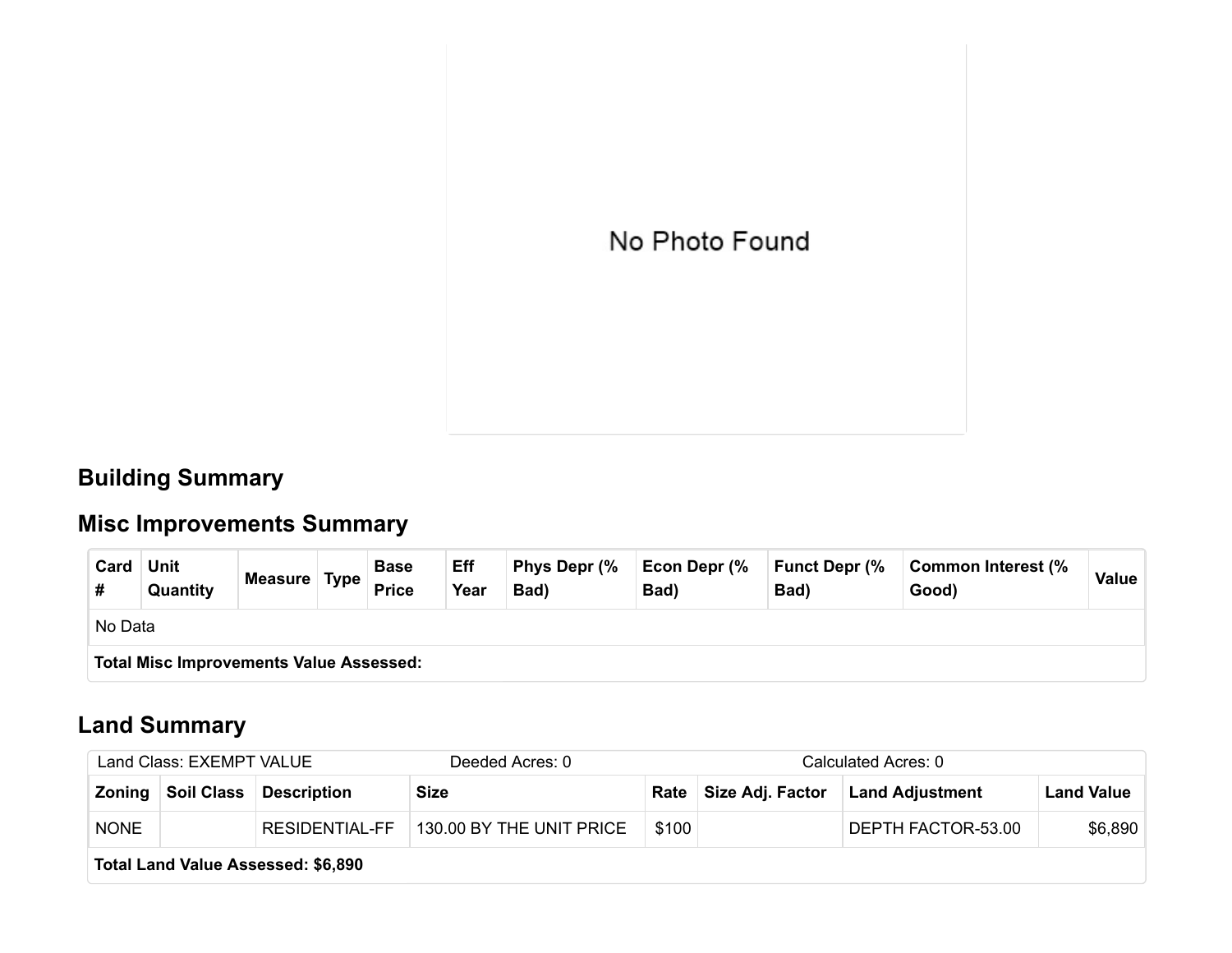### **Ownership History**

|             | <b>Owner Name</b>               |      | Deed Type   % Ownership | Stamps   Sale Price   | Book                 | Page | <b>Deed Date</b> |
|-------------|---------------------------------|------|-------------------------|-----------------------|----------------------|------|------------------|
| Current     | NC DEPARTMENT OF TRANSPORTATION | DEED | 100                     |                       | \$1,000 001538 00140 |      | 8/8/2006         |
| <b>Back</b> | UNKNOWN,                        | DEED | 100                     | \$28,000 000932 01031 |                      |      | 10/30/1990       |

## **Notes Summary**

| <b>Building Card</b> | <b>Date</b> | Line | <b>Notes</b>                                 |
|----------------------|-------------|------|----------------------------------------------|
| D                    | 7/14/2016   |      | vacant /sy                                   |
| D                    | 2/16/2016   | L    | Document Type: R/W, Document Info: 1538/0137 |
| D                    | 2/16/2016   | 3    | Map/Block/Lot: 566300225                     |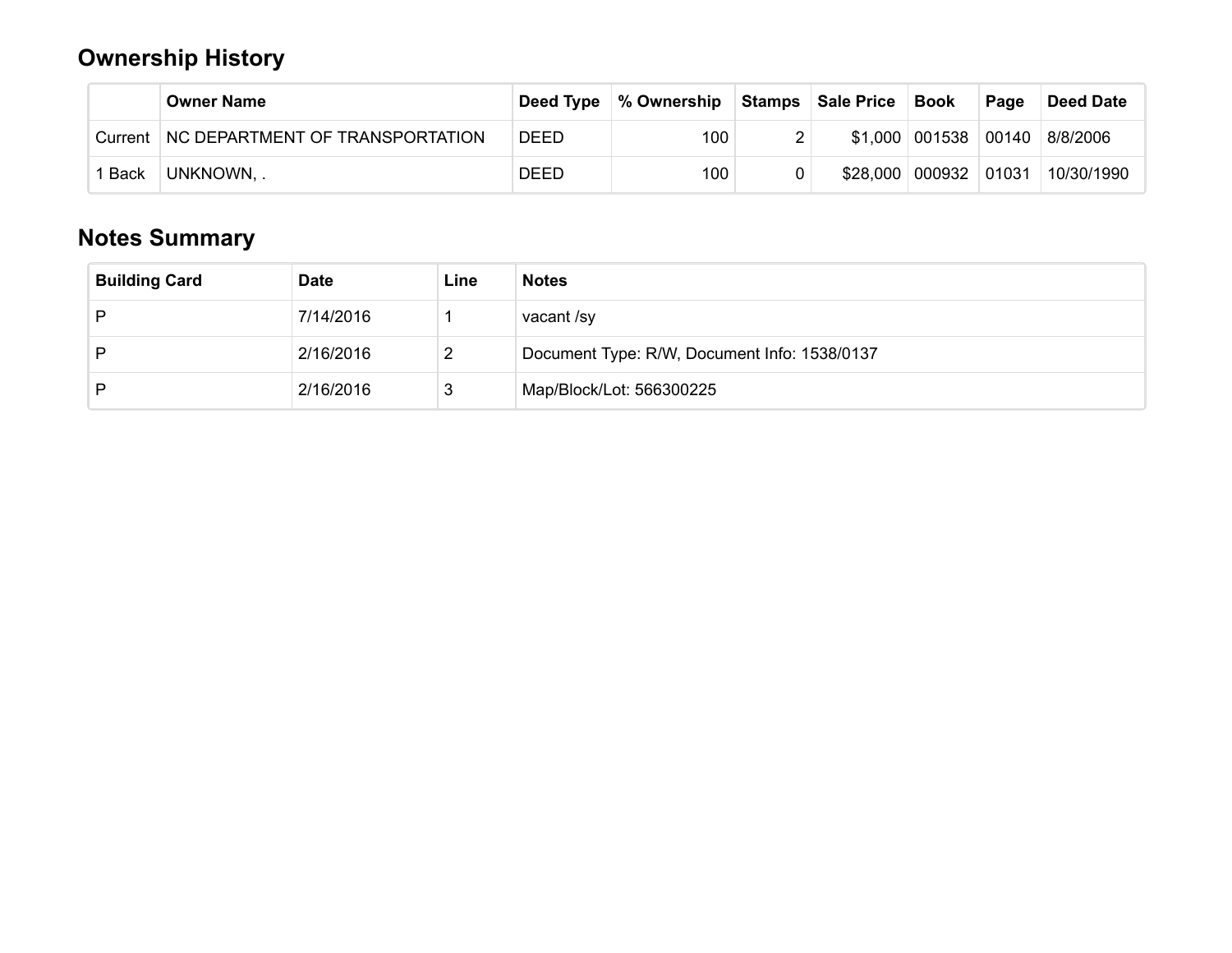BK1538PG140

 $\frac{1}{2}$ 

 $\ddot{\phantom{0}}$ 

| <b>BEAUFORT COUNTY LAND RECORDS</b><br>ROUTING PORM $-27285$<br>$8 - 08 - 06$<br>and Records Official<br>Date                                                                                                                                                                                                                                                                                                         | FOR REGISTRATION REGISTER OF DEEDS<br>JENNIFER LEGGETT WHITEHURST<br>DEAUFORT COUNTY, NC<br>2006 AUG 08 04:36:02 PM<br>BK: 1538 PG: 140-142 FEE: \$17,00<br>NC REVENUE STAMP: \$2,00<br>INSTRUMENT # 2006007101                                                                                                                                                                                                                                                                                                                                                                                                                                                                                                                                                                                                                                                                                                                                                                                                                                                                                                                                                                                                                                                                                                                                                                                                                                                                                                                                                                                |
|-----------------------------------------------------------------------------------------------------------------------------------------------------------------------------------------------------------------------------------------------------------------------------------------------------------------------------------------------------------------------------------------------------------------------|------------------------------------------------------------------------------------------------------------------------------------------------------------------------------------------------------------------------------------------------------------------------------------------------------------------------------------------------------------------------------------------------------------------------------------------------------------------------------------------------------------------------------------------------------------------------------------------------------------------------------------------------------------------------------------------------------------------------------------------------------------------------------------------------------------------------------------------------------------------------------------------------------------------------------------------------------------------------------------------------------------------------------------------------------------------------------------------------------------------------------------------------------------------------------------------------------------------------------------------------------------------------------------------------------------------------------------------------------------------------------------------------------------------------------------------------------------------------------------------------------------------------------------------------------------------------------------------------|
| Excise Tax \$ 2.00                                                                                                                                                                                                                                                                                                                                                                                                    | Recording Time, Book and Page                                                                                                                                                                                                                                                                                                                                                                                                                                                                                                                                                                                                                                                                                                                                                                                                                                                                                                                                                                                                                                                                                                                                                                                                                                                                                                                                                                                                                                                                                                                                                                  |
| PROJECT: 34440.2.2                                                                                                                                                                                                                                                                                                                                                                                                    | ROUTE: US 17 PARCEL NUMBER: R-2510A-044                                                                                                                                                                                                                                                                                                                                                                                                                                                                                                                                                                                                                                                                                                                                                                                                                                                                                                                                                                                                                                                                                                                                                                                                                                                                                                                                                                                                                                                                                                                                                        |
| COUNTY: BEAUFORT                                                                                                                                                                                                                                                                                                                                                                                                      |                                                                                                                                                                                                                                                                                                                                                                                                                                                                                                                                                                                                                                                                                                                                                                                                                                                                                                                                                                                                                                                                                                                                                                                                                                                                                                                                                                                                                                                                                                                                                                                                |
| Tax Lot No. 5663-01-1634                                                                                                                                                                                                                                                                                                                                                                                              | Parcel Identifier No.                                                                                                                                                                                                                                                                                                                                                                                                                                                                                                                                                                                                                                                                                                                                                                                                                                                                                                                                                                                                                                                                                                                                                                                                                                                                                                                                                                                                                                                                                                                                                                          |
| Mail after recording to<br>D. J. ASKEW, NCDOT<br>This instrument was prepared by J. M. LATHAM                                                                                                                                                                                                                                                                                                                         | 1430 E. ARLINGTON BLVD., GREENVILLE, NC 27858                                                                                                                                                                                                                                                                                                                                                                                                                                                                                                                                                                                                                                                                                                                                                                                                                                                                                                                                                                                                                                                                                                                                                                                                                                                                                                                                                                                                                                                                                                                                                  |
|                                                                                                                                                                                                                                                                                                                                                                                                                       | NORTH CAROLINA GENERAL WARRANTY DEED<br>THIS DEED made this $\frac{13\frac{M}{L}}{2}$ Day of $\frac{U_0}{U_0}$ 20 06 by and between                                                                                                                                                                                                                                                                                                                                                                                                                                                                                                                                                                                                                                                                                                                                                                                                                                                                                                                                                                                                                                                                                                                                                                                                                                                                                                                                                                                                                                                            |
| <b>GRANTOR</b>                                                                                                                                                                                                                                                                                                                                                                                                        | <b>GRANTEE</b>                                                                                                                                                                                                                                                                                                                                                                                                                                                                                                                                                                                                                                                                                                                                                                                                                                                                                                                                                                                                                                                                                                                                                                                                                                                                                                                                                                                                                                                                                                                                                                                 |
| ANTHONY DWAYNE BUCK AND WIFE.<br>STEPHANIE S. BUCK                                                                                                                                                                                                                                                                                                                                                                    | NC DEPARTMENT OF TRANSPORTATION,<br>an agency of the State of North Carolina                                                                                                                                                                                                                                                                                                                                                                                                                                                                                                                                                                                                                                                                                                                                                                                                                                                                                                                                                                                                                                                                                                                                                                                                                                                                                                                                                                                                                                                                                                                   |
| shall include singular, plural, masculine, feminine or neuter as required by context.<br>WITNESSETH, that the Grantor, for a valuable consideration in the amount of \$<br>unto the Grantee in fee simple, all that certain lot or parcel of land situated in the City of<br><b>CHOCOWINITY</b><br>Township,<br><b>BEAUFORT</b><br>follows:<br>Arley Eugene Meeks, et ux, now or formerly, to the point of beginning. | The designation Grantor and Grantee as used herein shall include said parties, their heirs, successors, and assigns, and<br>500.00<br>paid by the<br>Grantee, the receipt of which is hereby acknowledged, has and by these presents does grant, bargain, sell and convey<br>County, North Carolina and more particularly described as<br>Beginning at a point located on the proposed southeastern right of way boundary of US 17 and the Grantors<br>southwestern property line common to Arley Eugene Meeks, et ux, now or formerly, said point located on a straight line<br>between a point located 106' southeasterly of and normal to survey station 124 + 95.00 survey line -L- and a point located<br>100' southeasterly of and normal to survey station 129 + 00.00 survey line -L-; thence northeasterly along the proposed<br>right of way boundary of US 17, a straight line, to the Grantors northeastern property line common to Travis Earl Hudson,<br>et ux, now or formerly, thence southeasterly along the Grantors northeastern property line common to Travis Earl Hudson,<br>et ux, now or formerly, to the Grantors northeastern property corner common to Travis Earl Hudson, et ux, now or<br>formerly, thence southwesterly along the Grantors southeastern property line common to Travis Earl Hudson, et ux, now or<br>formerly, to the Grantors southeastern property corner common to Travis Earl Hudson, et ux, now or formerly and Arley<br>Eugene Meeks, et ux, now or formerly; thence northwesterly along the Grantors southwestern property line common to |

FRM7-J<br>Page 1 of 2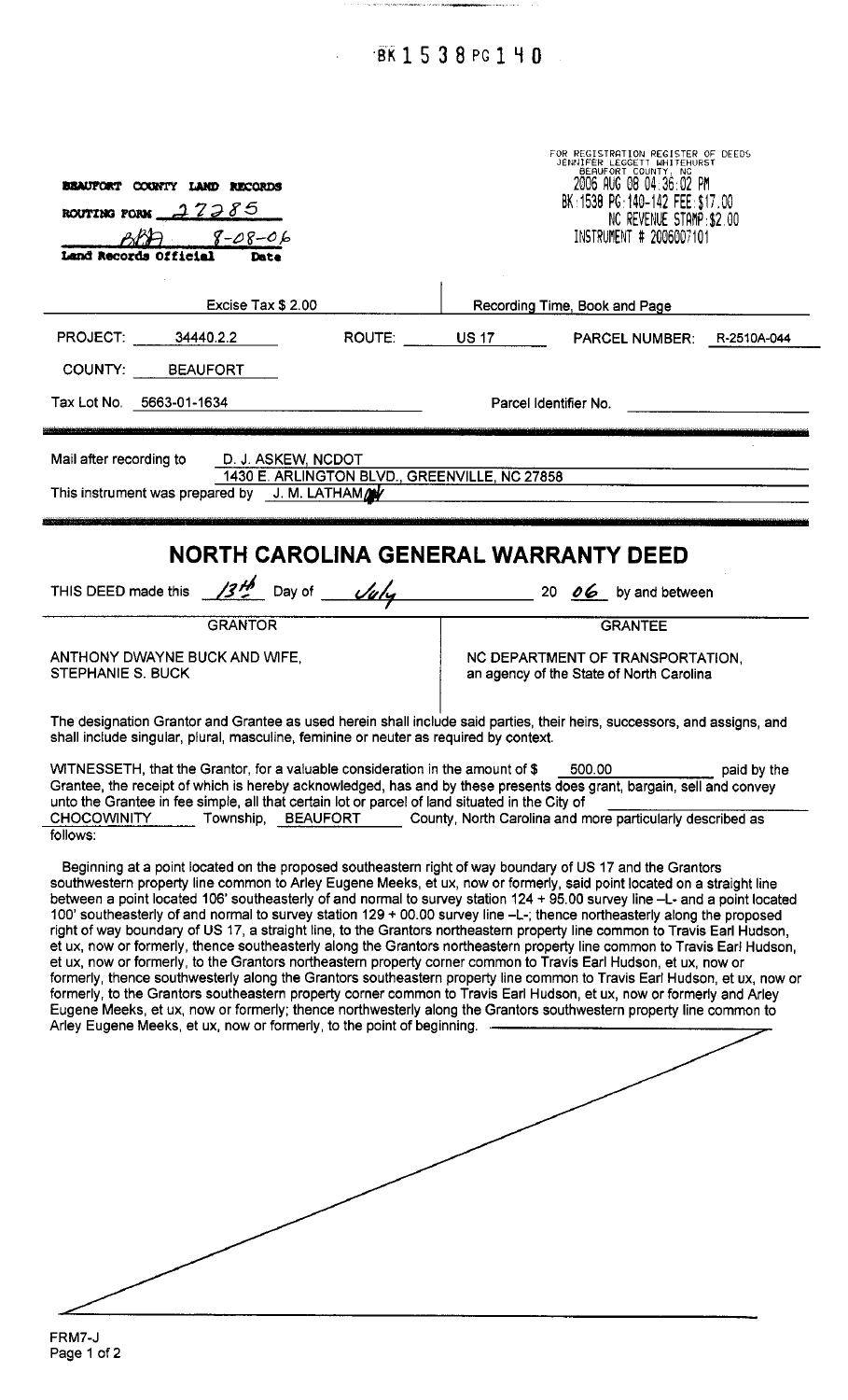#### BK1538PG141

#### **County: BEAUFORT**

Project: 34440.2.2

Parcel: R-2510A-044

The property hereinabove described was acquired by Grantor by instruments recorded in Deed Book 932, Page 1031 in the BEAUFORT County Registry.

A map showing the above described property is recorded in Plat Book \_\_\_\_\_, Page \_\_

TO HAVE AND TO HOLD the aforesaid lot or parcel of land and all privileges and appurtenances thereto belonging to the Grantee in fee simple.

And the Grantor covenants with the Grantee, that Grantor is seized of the premises in fee simple, has the right to convey the same in fee simple, that title is marketable and free and clear of all encumbrances, and that Grantor will warrant and defend the title against the lawful claims of all persons whomsoever except for the exceptions hereinafter stated. Title to the property hereinabove described is subject to the following exceptions: This deed is subject to the following exceptions: **NONE** 

IN WITNESS WHEREOF, the GRANTPRS have hereunto set their hands and seals (or if corporate, has caused this instrument to be signed in its corporate name by its duly authorized officers and its seal to be hereunto affixed by authority of its Board of Directors) the day and year first above written.

| Hathowy Decepto Book (SEAL)                                                                                                               |                                                                                                                                                            | Kuck (SEAL)<br><b>STERHANIE S. BUCK</b>                                                                                                                                                                                                                                                                                                                                      |
|-------------------------------------------------------------------------------------------------------------------------------------------|------------------------------------------------------------------------------------------------------------------------------------------------------------|------------------------------------------------------------------------------------------------------------------------------------------------------------------------------------------------------------------------------------------------------------------------------------------------------------------------------------------------------------------------------|
|                                                                                                                                           | (SEAL)                                                                                                                                                     | (SEAL)                                                                                                                                                                                                                                                                                                                                                                       |
|                                                                                                                                           | (SEAL)                                                                                                                                                     | (SEAL)                                                                                                                                                                                                                                                                                                                                                                       |
|                                                                                                                                           | BY:                                                                                                                                                        | ACCEPTED FOR THE DEPARTMENT OF TRANSPORTATION                                                                                                                                                                                                                                                                                                                                |
| <b>Maritim COUNTY</b>                                                                                                                     | State, so hereby certify that<br>AND WIFE, STEPHANIE S. BUCK<br>execution of the foregoing instrument.<br>$u/v_1$ , $20 \rho_2$ .<br>My commission expires | STATE OF $\frac{N \cdot N}{N}$ Careline COUNTY OF $\frac{\rho_i}{\rho_i}$<br>Jages M. Lathan<br>a Notary Public for said County and<br><b>ANTHONY DWAYNE BUCK</b><br>GRANTORS, personally appeared before me this day and acknowledged the<br>$\mathcal{B}^{\mathcal{H}}$ day of<br>Witness my hand and official stamp or seal, this the<br>$6 - 11 - 2009$<br>Notary Public |
| The foregoing Certificate(s) of<br>is/are certified to be correct. This instrument and this certificate are duly registered on the<br>.20 | in Book                                                                                                                                                    | day of<br>o'clock<br>, Page<br>at the state of the state of the state of the state of the state of the state of the state of the state of the<br>M.                                                                                                                                                                                                                          |
| BY:                                                                                                                                       | <b>REGISTER OF DEEDS FOR</b>                                                                                                                               | <b>COUNTY</b><br>Deputy/Assistant - Register of Deeds                                                                                                                                                                                                                                                                                                                        |